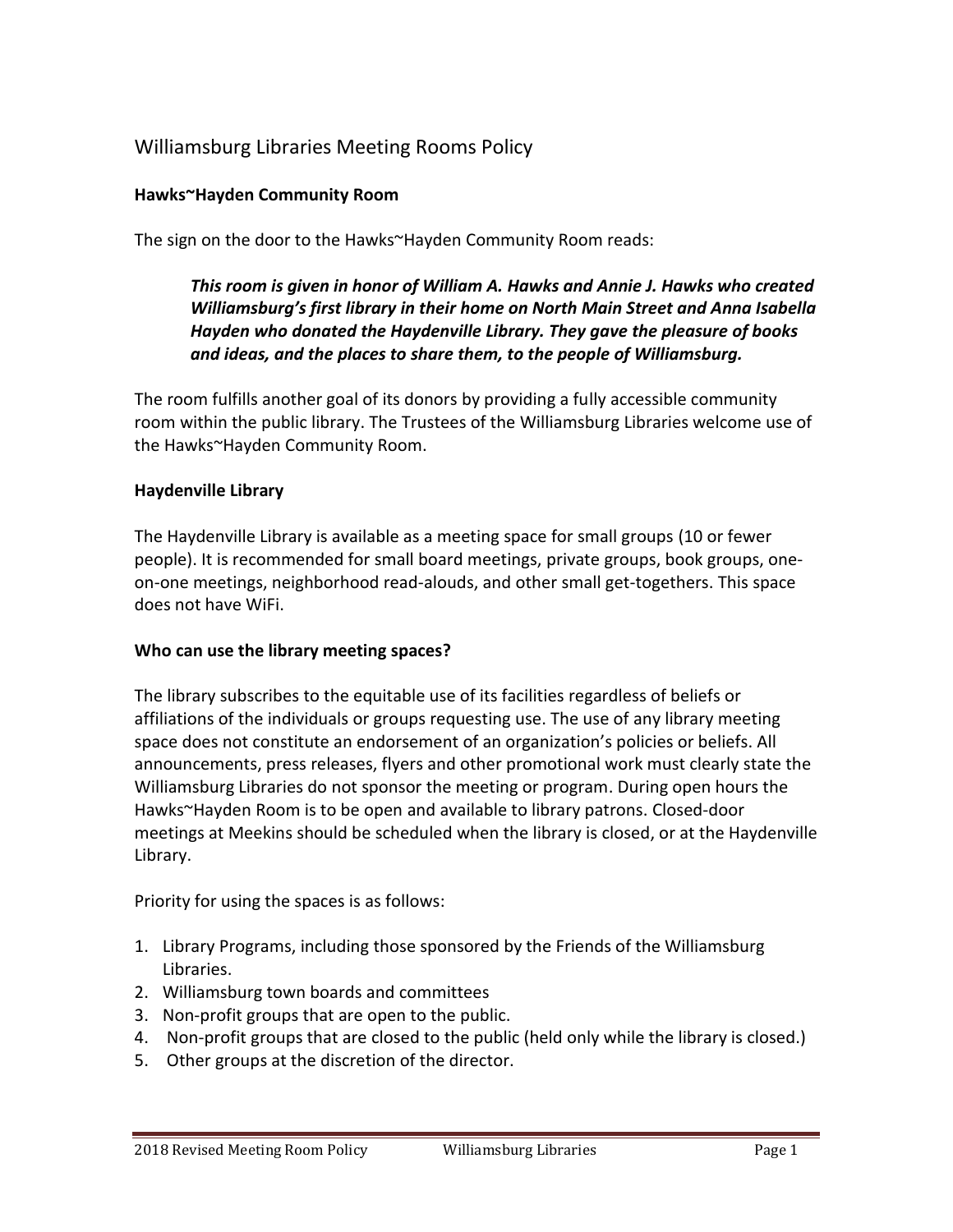Use of the Hawks~Hayden Room is limited to 40 people. Use of the Haydenville Library is limited to 10 people.

The Williamsburg Board of Library Trustees reserves the right to limit the number of times a group may use the community room in a six-month period.

#### **Grounds and Terraces**

Arrangements for group use of the grounds or terraces at the libraries must be made in advance with the library director.

## **What are the procedures for meeting room use ?**

Applications are available at the circulation desk and online and must be filled out by any group using the room.

Application for use should be made to the library director up to three months in advance. To allow for flexibility in the arrangement of library programs, we cannot accept bookings more than three months ahead.

The individual filling out the application acts as the representative of group. This person is responsible for the following:

- 1. The applicant will read and sign off on the library's application agreement showing they agree to the rules governing the use of the library meeting spaces.
- 2. The group representative must be over 21 and be in attendance when the meeting room is in use.
- 3. The applicant/group representative is responsible for setting up and putting away all furnishings needed for the meeting.
- 4. Groups needing to use audio-visual equipment must make arrangements in advance and include a member who is proficient with audio-visual aids who will be responsible for using the equipment appropriately.
- 5. No custodial services are provided in connection with the use of the room. The person making application shall be responsible for cleaning and straightening of the room immediately after use and the disposal and removal of all trash.
- 6. The applicant will be responsible for any costs incurred by the library or the town as a result of the use. This includes any extra cleaning costs that occur as a result of use and any damage to the room or furnishings that result from use.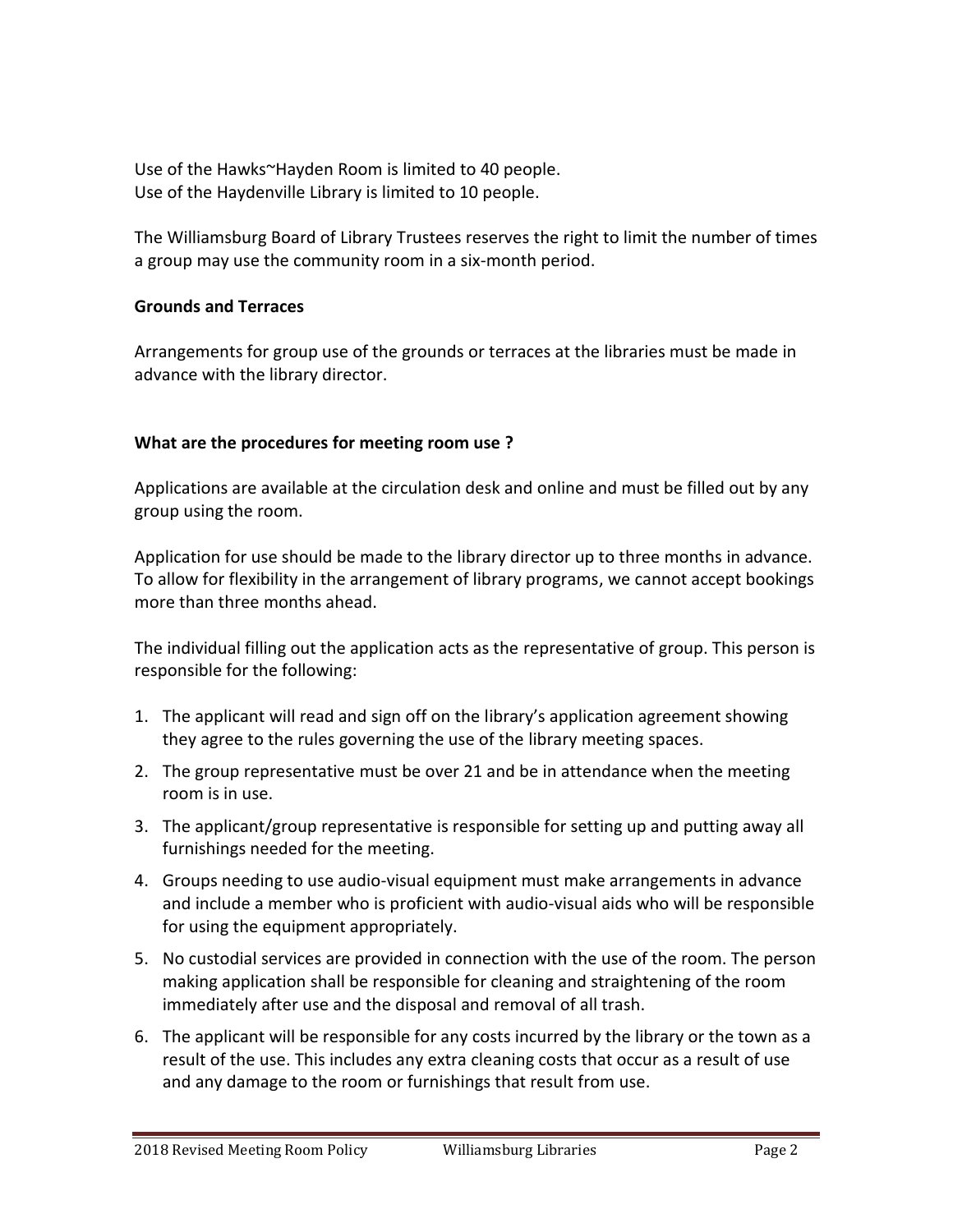- 7. All inquiries concerning meetings will be referred to the person signing the agreement.
- 8. The number of people attending the program or meeting must be reported for statistical purposes. The applicant is responsible for filling out the form available in the meeting room for this purpose.
- 9. All exterior doors should be checked upon leaving to make sure they are locked.

#### **When are the rooms available?**

The Hawks~Hayden Community Room is available during regular library hours only if the meeting is free and open to the public or through special prior arrangements with the library director. Not-for-profit groups or individuals who hold closed door meetings that are not open to the public must sign up to use the space when Meekins Library is closed. The Haydenville Library is a good alternative for private meetings and is available for use throughout the day until 11pm. The signee for the group must meet with the director or his/her designee and review the security procedures for after hours use, and sign a confirmation form. We will not extend the period for use after hours if the group has not made prior arrangements. The room must be vacated by 11:00 PM.

## **Is there a charge for using the room? Can a group charge admission or collect fees?**

There is no charge for groups to use the library spaces. No program or admittance fees may be charged from the public except in the case of fundraising events for the library. A charge for cost of materials used by participants during certain programs may be made. Non-profit or non-commercial groups may accept voluntary donations during the course of a program; however such donations shall not be solicited in a manner that is the equivalent of an admission fee.

#### **Weather cancellations, parking, refreshments, keys and other rules**

- 1. The Library will make every effort to reach scheduled groups in the case of library property closing due to weather. The signer for the group is advised to call the library and/or check our website at meekins-library.org in the case of inclement weather.
- 2. Parking: those attending meetings may use the library parking area after the library is closed. During library open hours, attendees are requested to find alternative public parking due to limited parking spaces at the library that should remain available for library patrons.
- 3. No direct mounting of materials is permitted on the walls or windows of the Hawks~Hayden Room. Ask the library director about an easel or a white board.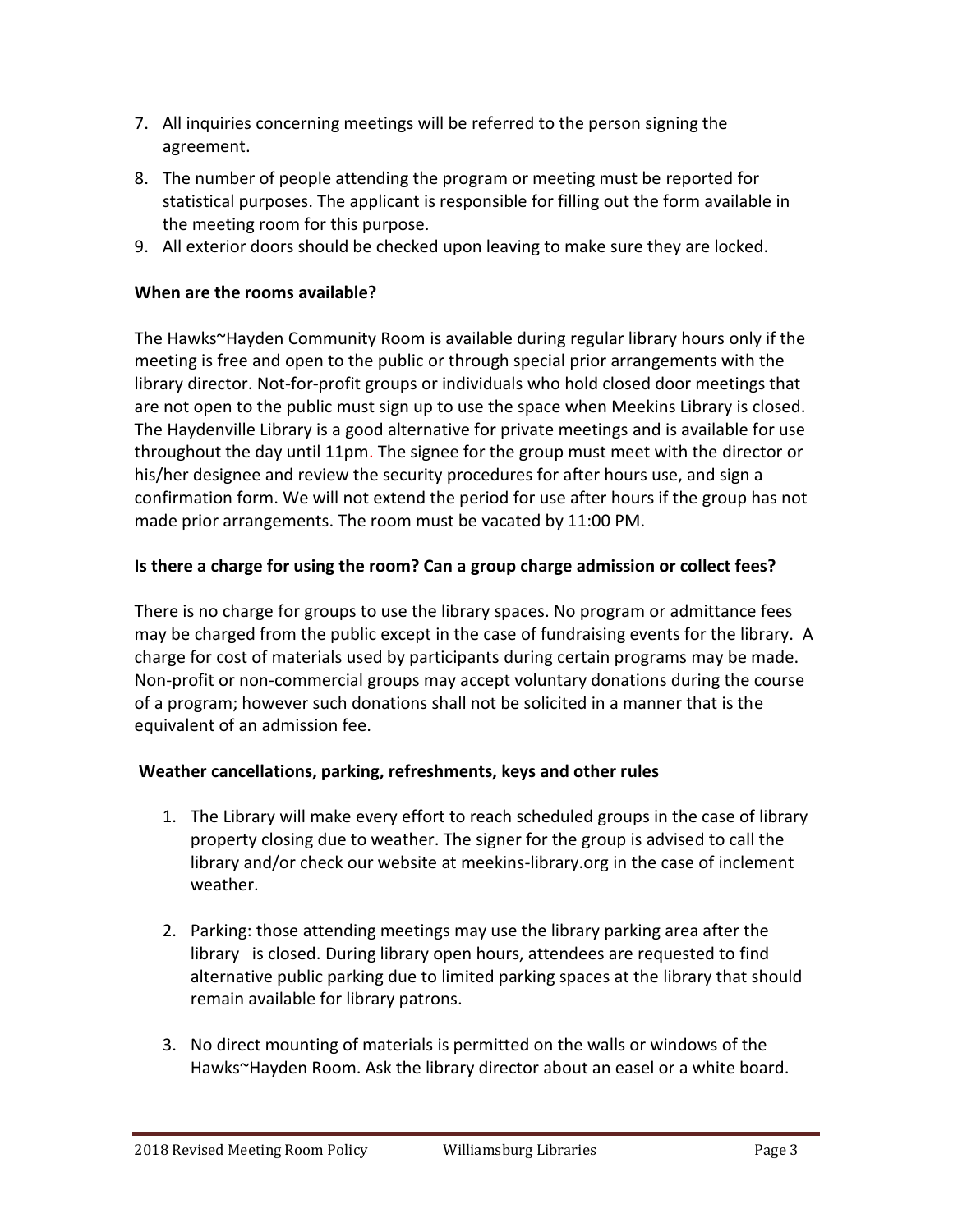- 4. No smoking is allowed on library property.
- 5. No alcoholic beverages are allowed on library premises without first getting permission of the Board of Library Trustees and then getting permission and an official liquor license from the Board of Selectmen. To get a liquor license, groups may be required to sign an agreement that indemnifies the town from liability by presenting proof of adequate insurance coverage for the event.
- 6. Light refreshments may be served with the permission of the library director. Please ask the library director for a list of acceptable drinks. We wish to protect our carpet.
- 7. Normal entry and exit to the Community Room is through the library foyer.
- 8. If your group is meeting while the library is closed, the library director will supply you with a key to the front door which will be checked out in your name and will need to be returned. This key will open the front door and the meeting room door. All access doors directly in to the library will be locked. Please make sure all outside doors leading directly into the room are locked on your way out.

#### **Neil Hammer Gallery**

The Neil Hammer Gallery is available at no charge to local artists, photographers, and crafts people. The gallery is scheduled for one month at a time per artist. Only familyfriendly artwork is considered. Meekins Library serves as a public library to community members of all ages and also as the school library for the children of Williamsburg.

#### Guidelines:

- 1. Artists are responsible for hanging and taking down their exhibits and removing their artwork in a timely manner.
- 2. No direct mounting of materials is permitted on the walls or windows of the Hawks~Hayden Room.
- 3. The exhibitor is responsible for installing, labeling, and removing the exhibit promptly on the agreed upon dates.
- 4. The library sends out press releases to local media. The artist must provide a brief statement and publicity photos for this purpose.
- 5. Artists may send announcements/invitations, and/or provide for an opening reception at their own expense. The artist must schedule this event with the library in advance to avoid conflicts with other groups using the space.
- 6. The exhibit areas are open to the public only during the regular open hours of the library unless by special arrangement.